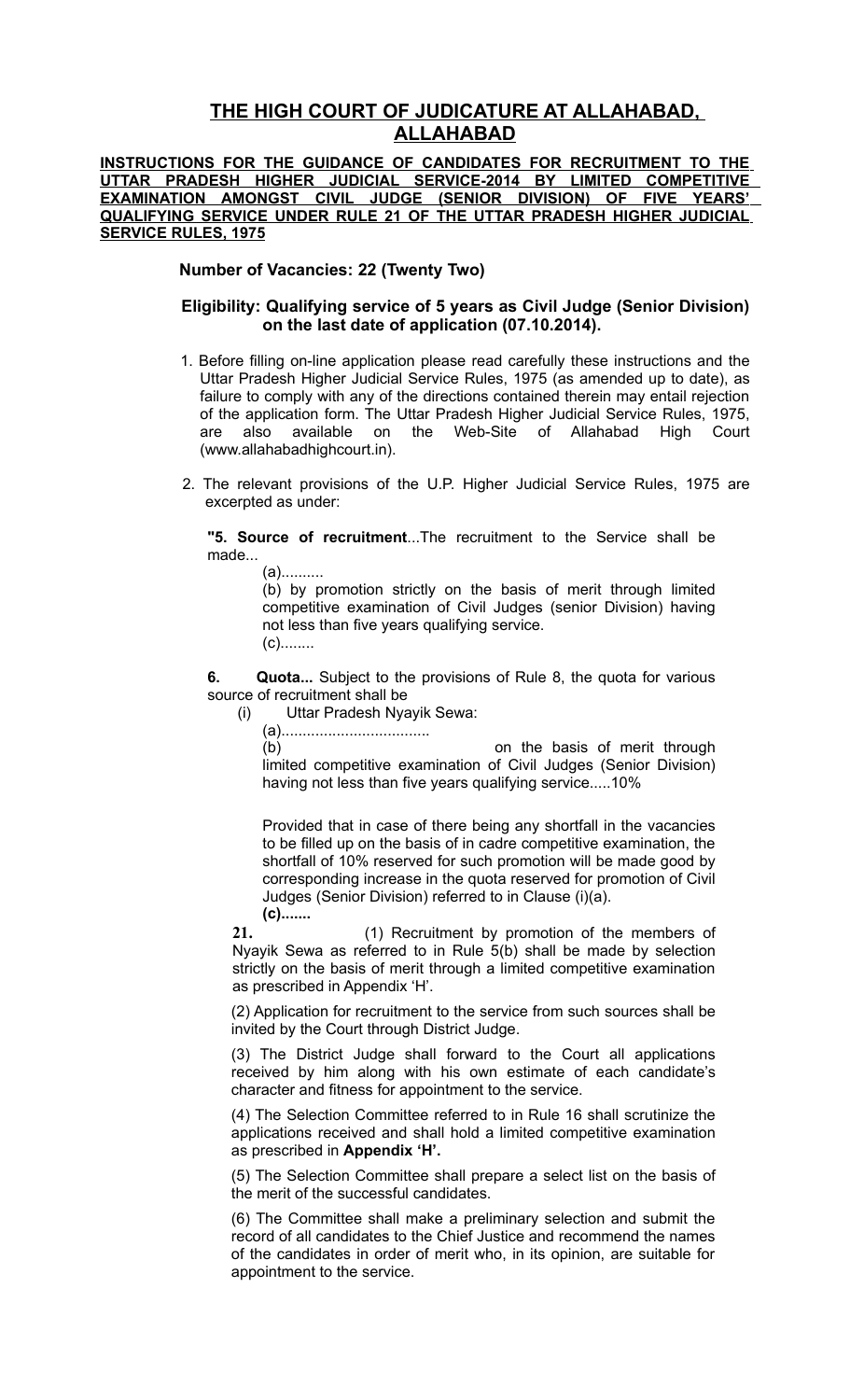The Court shall examine the recommendations of the Selection Committee make a final selection for appointment in HJS cadre and prepare a list in order of merit and forward the same to the Governor. The list shall remain operative only till the next recruitment."

#### **APPENDIX 'H' Rule-21, UPHJS Rules, 1975**

**Syllabus prescribed for the promotion of the officers from amongst the officers of Civil Judge (Senior Division) of 5 years qualifying Service on the basis of limited competitive examination.**

The examination will include the following subjects:

#### **Paper No. 1 : Law-I (Substantive Law)**

This paper will be of 200 marks and 3 hours duration.

The question set will be restricted to the field covered by-

The Law of Contracts, the Law of Partnership, the Law concerning easements and torts, the Law relating to transfer of property including the principles of equity specifically applicable thereto, the principles of equity with special reference to the law of trust and specific relief, Hindu Law and Mohammedan Law and Constitutional Law.

There shall be questions of 50 marks in relation to Constitutional Law alone.

#### **Paper No. 2 : Law-II (Procedure and evidence)**

This paper will be of 200 marks and 3 hours duration.

Questions set will be restricted to the field covered by-

The Laws of evidence, the Criminal Procedure Code and Code of Civil Procedure, including the principles of pleading. The questions set will relate mainly to practical matters such as the framing of charges and issues, the methods of dealing with the evidence of witnesses, the writing of judgment of session trials, appeals, revision and the conduct of cases generally but will not be restricted to them.

### **Paper No. 3 : Law-III (Penal, Revenue and Local Laws)**

This paper will be of 200 marks and 3 hours duration.

Questions set will be restricted to the field covered by-

Indian Penal Code, the Uttar Pradesh Zamindari Abolition and Land Reforms Act 1951, Uttar Pradesh Urban Buildings (Regulation of Letting, Rent and Eviction) Act 1972 U.P. Municipalities Act, U.P. Panchayat Raj Act, U.P. Consolidation of Holdings Act. U.P. Urban Planning and Development Act 1973, together with rules framed under the aforesaid Acts.

Answer to the question of Local Laws will be compulsory.

Questions pertaining to penal Laws will be of 50 marks, whereas, that of Revenue and Local Laws will be of 150 marks.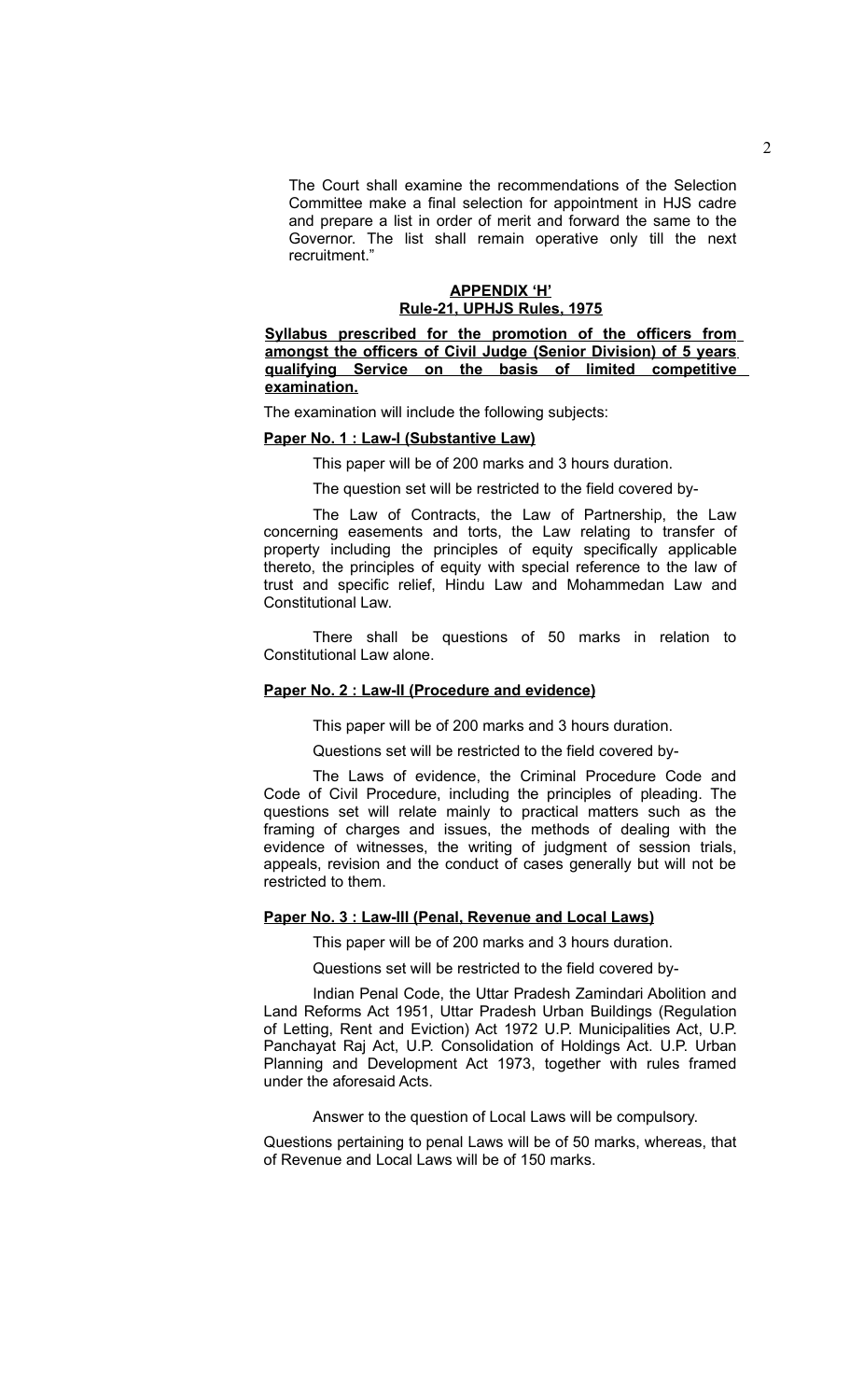**Clarification-**The candidates will have a choice to answer Law papers either in Hindi or in English.

## **Paper No.4: Interview.**

**The interview will be of 75 marks** - The suitability of the candidate for employment in the U.P. Higher Judicial Service will be tested with reference to his merit giving due regard to his ability, character, personality, and physique.

**Note** – The candidates securing minimum aggregate 45% marks in the written examination shall be called to appear in the interview subject to maximum thrice the number of vacancies.

The interview shall be in a thorough and scientific manner and shall take anything between 25 and 30 minutes for each candidate.

The marks obtained in the interview will be added to the marks obtained in the written papers and the candidate's place will depend on the aggregate of both.

#### **3**.**How to Apply**

| Candidates must apply on-line only from 22.09.2014 to 07.10.2014 till<br>23:59 hours and no other mode of application will be accepted. |                                                                                                                                |  |
|-----------------------------------------------------------------------------------------------------------------------------------------|--------------------------------------------------------------------------------------------------------------------------------|--|
| <b>Pre-Requisites for Applying On-line</b>                                                                                              |                                                                                                                                |  |
|                                                                                                                                         | Before applying on-line, candidates should                                                                                     |  |
| (i)                                                                                                                                     | Have a receipt no./journal no. after depositing requisite fee Rs.500/-                                                         |  |
|                                                                                                                                         | in the State Bank of India at any Branch in India on prescribed                                                                |  |
|                                                                                                                                         | challan which may be downloaded form the website and submit                                                                    |  |
|                                                                                                                                         | High Court's copy with the downloaded filled application form.                                                                 |  |
| <b>Filling in the On-line Application</b>                                                                                               |                                                                                                                                |  |
| (i)                                                                                                                                     | Online application process asks first for Id No of the candidate                                                               |  |
|                                                                                                                                         | issued by Services Section of the High Court which is available at                                                             |  |
|                                                                                                                                         | the Website of the Court. This step is optional and if provided, data                                                          |  |
|                                                                                                                                         | is fetched in online application form which may be edited / modified,                                                          |  |
|                                                                                                                                         | if required.                                                                                                                   |  |
| (ii)                                                                                                                                    | Please note that all the particulars mentioned in the on-line                                                                  |  |
|                                                                                                                                         | application including Name of the Candidate, Date of birth, Address,                                                           |  |
|                                                                                                                                         | etc. will be considered as final for the purpose of this examination                                                           |  |
|                                                                                                                                         | and no modifications will be allowed after submitting the On-line                                                              |  |
|                                                                                                                                         | Application. Candidates are hence requested to fill in the on-line                                                             |  |
|                                                                                                                                         | application form with the utmost care as no correspondence                                                                     |  |
|                                                                                                                                         | regarding change of details will be entertained.                                                                               |  |
| (iii)                                                                                                                                   | Candidates should carefully fill in the details in the On-Line                                                                 |  |
|                                                                                                                                         | Application at the appropriate places very carefully and click on the                                                          |  |
|                                                                                                                                         | "SUBMIT" button at the end of the On-Line Application format.                                                                  |  |
|                                                                                                                                         | Before pressing the "SUBMIT" button, candidates are advised to                                                                 |  |
|                                                                                                                                         | verify every particular filled in the application. The name of the                                                             |  |
|                                                                                                                                         | candidate or his /her father/husband etc. should be spelt correctly in                                                         |  |
|                                                                                                                                         | the application as it appears in the certificates/mark sheets. Any                                                             |  |
|                                                                                                                                         | change/alteration found may disqualify the candidature.<br>After submitting the application form, a Login Id and Password will |  |
| (iv)                                                                                                                                    |                                                                                                                                |  |
|                                                                                                                                         | be generated. Candidates should note their Login Id and Password                                                               |  |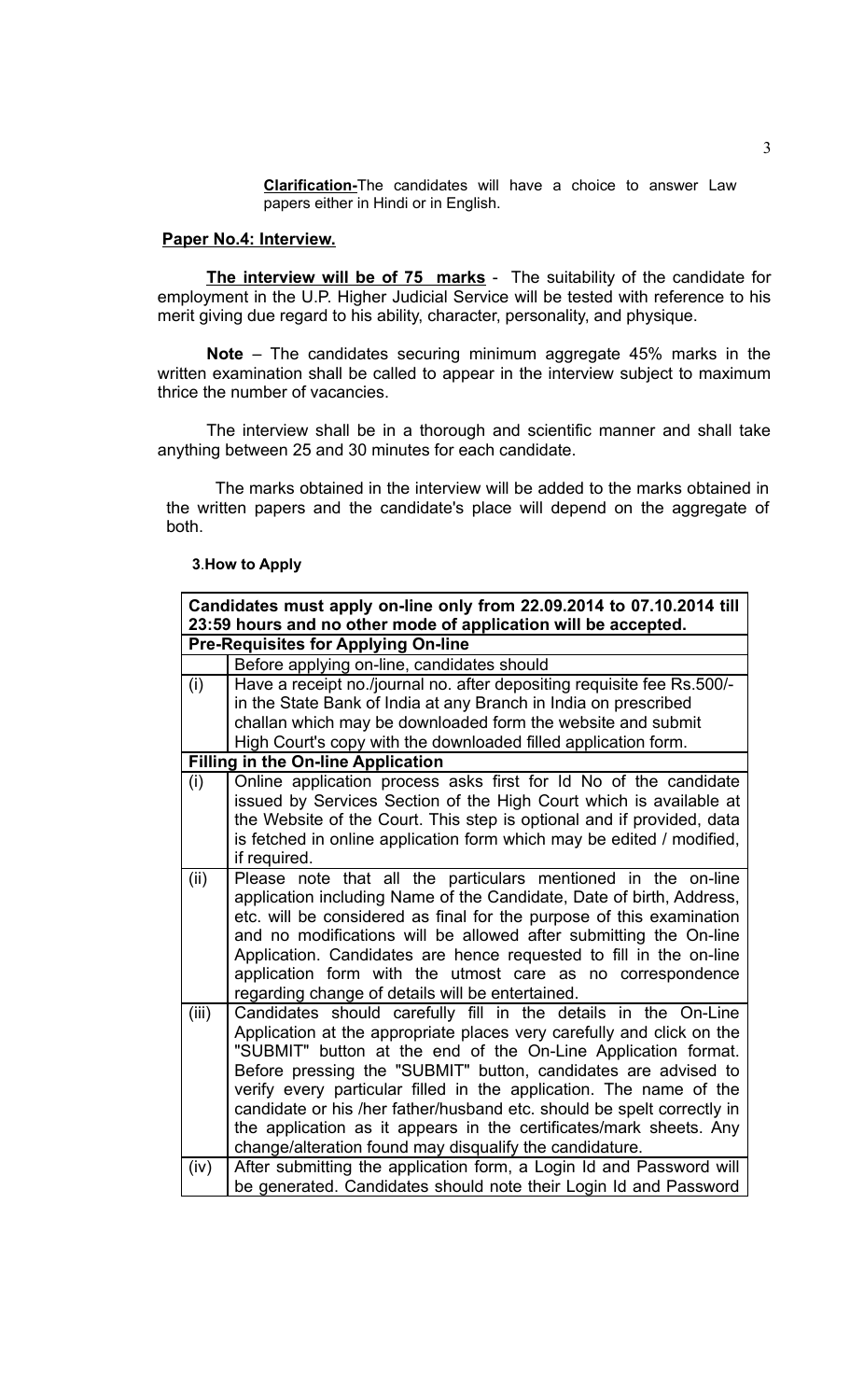|      | for future reference.                                                    |
|------|--------------------------------------------------------------------------|
| (v)  | No acknowledgement will be given for on-line application. However,       |
|      | a Login Id and Password will be generated. If a candidate does not       |
|      | get on-line generated Login Id and Password, he/she should go            |
|      | to 'Application Printout / Reprint' link to login and then click on      |
|      | 'Forgot Password' and provide the details as required he/she             |
|      | specified in the application form. If a new Password is                  |
|      | generated, he/she should continue. Otherwise, he/she should              |
|      | consider applying again.                                                 |
| (vi) | Admit Card shall be downloaded by the candidates by using same           |
|      | user ID and Password allotted at the time of filling on-line application |
|      | form, from the website http://www.allahabadhighcourt.in.                 |

4. The candidates must apply online through the website [www.allahabadhighcourt.in](http://www.allahabadhighcourt.in/) after submitting the online application, the candidates are required to take printout (hardcopy) of the finally submitted online application and submit the same with signature and copy of the challan of fee before District & Sessions Judge who will forward the same to Registrar (Selection & Appointment) High Court, Allahabad with Seal and signature.

**5. Closing date for submission** of downloaded hard copy of filled on-line application form duly filled up to the District and Sessions Judge /Head of the department concerned is **14.10.2014,** where after no application shall be received and entertained.

#### *Note: Candidates must apply online from 22.09.2014 to 07.10.2014 till 23:59 Hrs.*

- 6. The District and Sessions Judge /Head of the department concerned shall forward the application forms directly to the Registrar (Selection & Appointment), High Court of Judicature at Allahabad **along with their own assessment of each candidate's character and fitness for appointment to the service (as per Rule 21(3) of the U.P.H.J.S. Rules, 1975) and ensure that the forwarded forms must reach to the office of this Court by 18.10.2014.**
- 7. FEE: The fee of Rs.500/- is to be deposited by the candidate through downloaded challan form in '**Power Jyothi'** Account No.**32250288277** of State Bank of India.
- 8. APPLICATION FORM:- Application form and other instructions are available on the official website of Allahabad High Court (**www.allahabadhighcourt.in)**, which can be generated and downloaded and used for submitting the application form along with requisite examination fee.
- 9. There will be written test comprising of **three papers**. The First Paper shall be of Law-I (Substantive Law), Second Paper of Law-II (Procedure and Evidence) and third Paper of Law-III (Penal, Revenue and Local Laws) carrying 200 marks each. The candidates, who in the opinion of the Selection Committee qualify, after scrutiny of application and written test, shall have to appear for interview. The interview will be of 75 marks. For the syllabus and other details of the written examination, the Appendix-H (Under Rule 21 of the Uttar Pradesh Higher Judicial Service Rules, 1975) may be seen. The result of the successful candidates will be published and put on the website.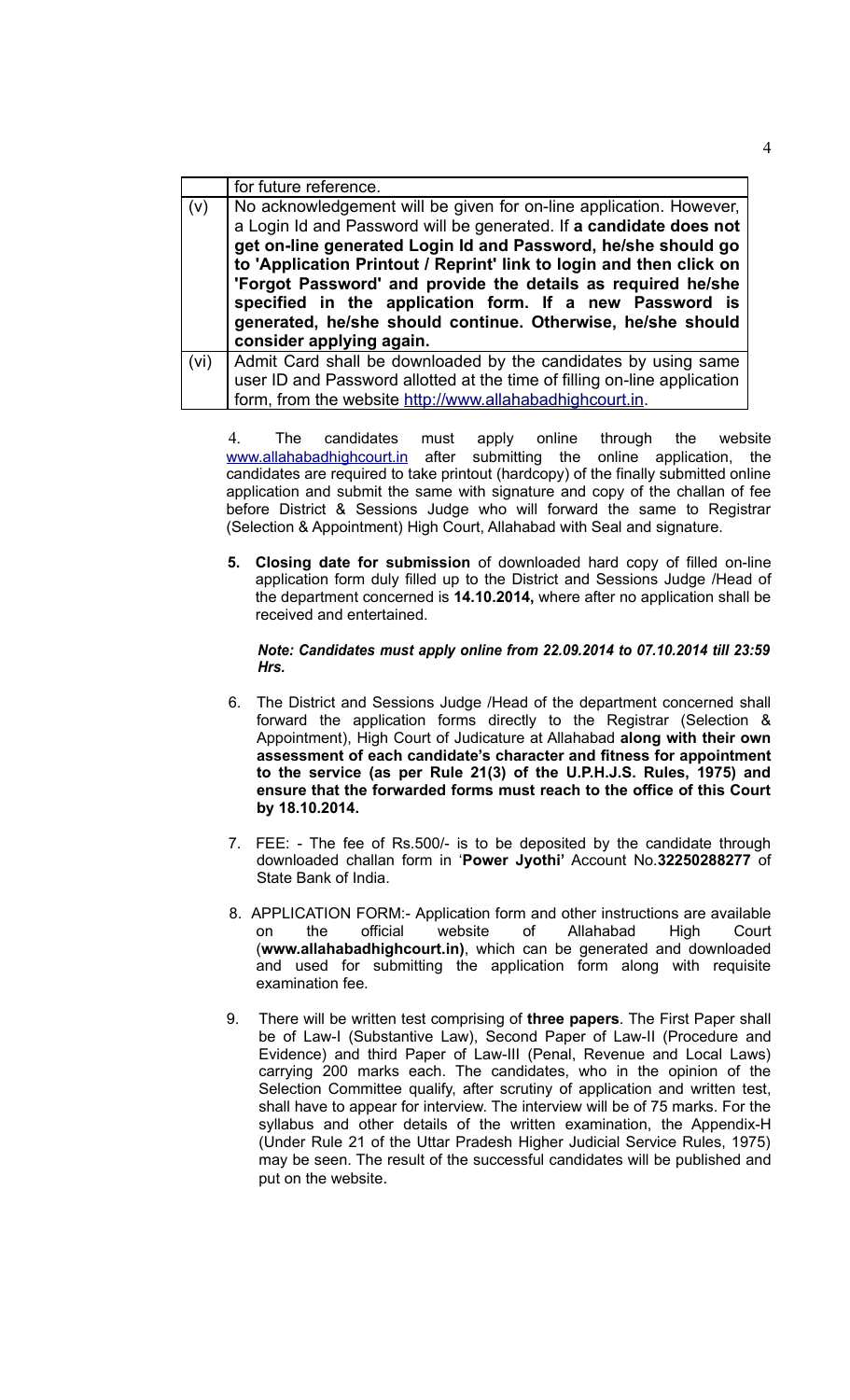- 10. No book(s), note(s) or chit(s) shall be supplied or permitted to be used during the written test.
- 11. Candidates called for the written test or the interview will be required to present themselves at the place and time to be intimated to them, at their own expenses. They will have to make their own arrangement of stay.
- 12. The list of finally selected candidates, which will be double the number of vacancies notified, will be published and uploaded on the website.
- 13. No certificate need to be submitted in original. The Court will not take any responsibility for returning any of the certificates filed with the applications. In case the candidate is called for an interview he shall bring all the original certificates with him and produce them before the Selection Committee, if required.
- 14. Canvassing in any form or using unfair means during the examination shall be disqualification and his/her application/candidature shall be rejected.
- 15. A candidate, who is found to have knowingly furnished any particular, which is false, or to have suppressed any material information, will be liable to be disqualified/ dismissed.
- 16. No candidate shall be allowed to keep/carry mobile phone, i-pod etc. or any other electronic device during the examination.
- 17. **It will be the responsibility of the candidate to fill up form properly and complete in all respects, failing which the form shall be rejected and the High Court will not entertain any correspondence in this respect.**

## **Registrar**  (Selection & Appointment) High Court of Judicature at Allahabad